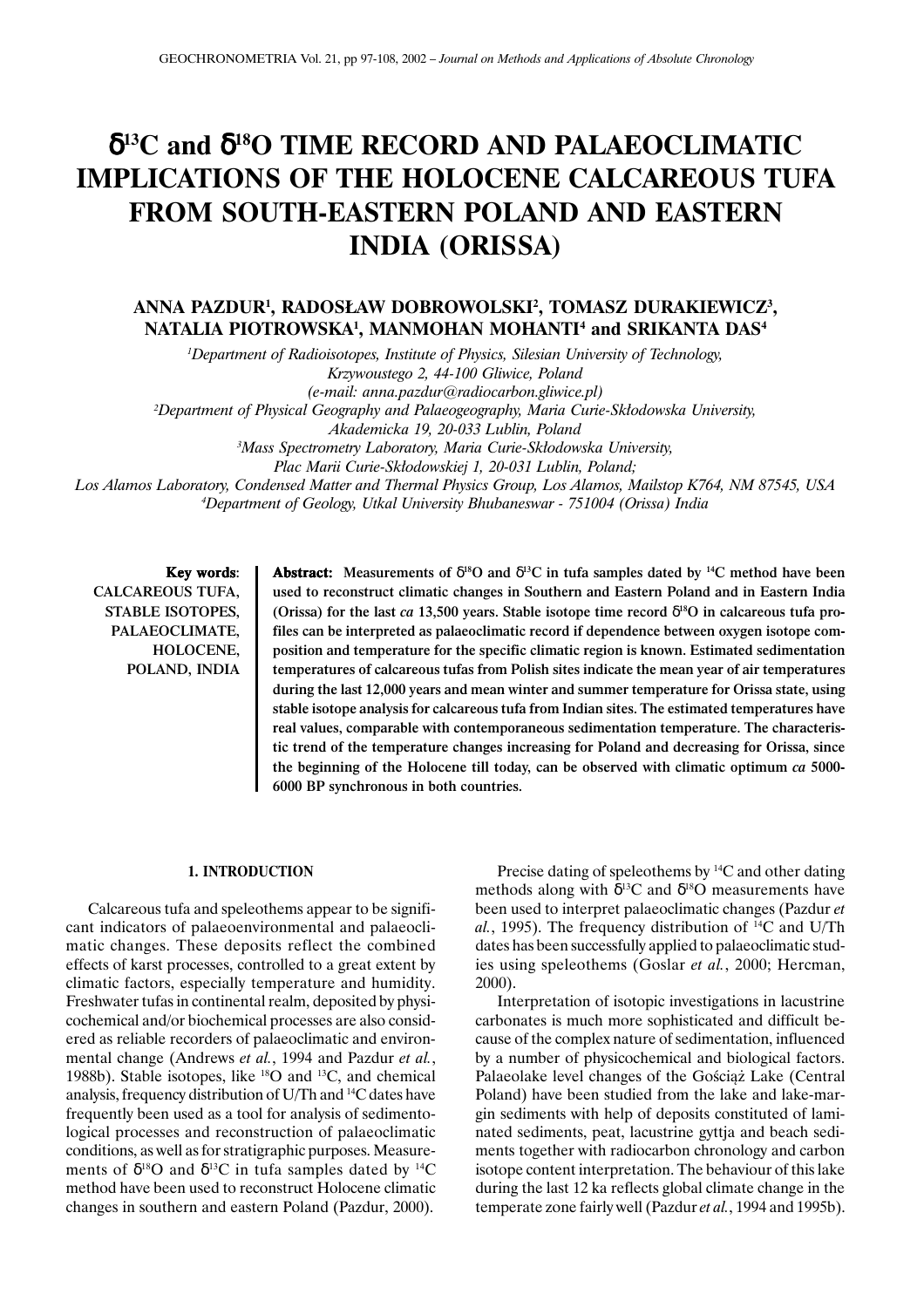

*Fig. 1. Map of Europe and Asia where tufa samples have been studied in Poland and India (Orissa).*

The significance of undisturbed lacustrine calcareous sediments as potential geochemical archives of isotopic records of palaeoenvironmental changes has been recognized. Isotopic studies of pedogenic carbonates (caliche, concretions) and cements provide information related to circulation of groundwater and precipitation, and, indirectly, lead to palaeoclimatic conclusions (Pazdur *et al.*, 1995a).

Several authors dealing with freshwater carbonates assumed that kinetic effects during isotopic fractionations are small (except at spring heads) and used the isotopically derived temperature for studying local and regional palaeoclimatic and palaeoenvironmental records (Andrews *et al.* 1993 and 1994; Pazdur *et al.* 1988b). Usdowski *et al.*, (1979) and Dandurand *et al.,* (1982), while studying calcite precipitation at springs and streams, attributed the variations in isotopic composition to disequilibrium condition due to kinetic effects. Turi (1986) noted that isotopic equilibrium is seldom attained in the deposition of travertines mainly as a consequence of kinetic effects. Recently, Chafetz and Lawrence (1994) demonstrated that  $\delta^{18}$ O values of the precipitates can change drastically within a travertine system and stressed that the overall changes with water flow, microenvironmental controls and disequilibrium precipitation determine the isotopic signatures of these freshwater deposits. It is, therefore, necessary to stress the depositional conditions before establishing the isotopic signatures and reconstructing the palaeoclimatic change.

Generally, tufa deposits, for example European tufas, involve headwaters, which contain dissolved calcium carbonate derived from marine (isotopically heavy) carbonates. In contrast to these deposits, tufas of Orissa State are formed in a Precambrian terrain of crystalline and metasedimentary rocks. Due to the absence of any marine limestone or dolomite, the tufa depositional system forms an interesting geochemical system. Das and Mohanti (1997) recently presented the fabrics of microbial tufas and discussed depositional processes. In this paper, we have attempted to date the tufa carbonates and apply the stable isotopic signatures to understand the implications of climatic changes in Orissa during the Holocene.

For reconstruction of time record of palaeoenvironmental conditions of the sedimentary processes the time scale of carbonate deposition should be reconstructed. Radiocarbon, U/Th, TL and AAR dating methods may be usually used.

The large number of dating results obtained by different methods enable interpretation of results with use of probabilistic methods (Baker *et al.,* 1993; Smart and Richards, 1992; Srdoc *et al*., 1983; Hercman, 2000). Frequency distributions of dates may be compared with results obtained by other methods, like changes of temperature and precipitation in the past, reconstructed from pollen analyses of peat-bog profiles and lake sediments of non-glaciated areas, and with palaeoclimatic records from deep sea cores (Guiot *et al*., 1989; Schackleton, 1967).

#### **2. INVESTIGATED SITES IN POLAND AND IN INDIA**

The radiocarbon time scale record of  $\delta^{13}$ C and  $\delta^{18}$ O from sites situated in the Cracow-Wieluñ Upland (Racławka, Rzerzuśnia, Trzebienice; southern Poland) and the Holy Cross Mountains (Sieradowice; south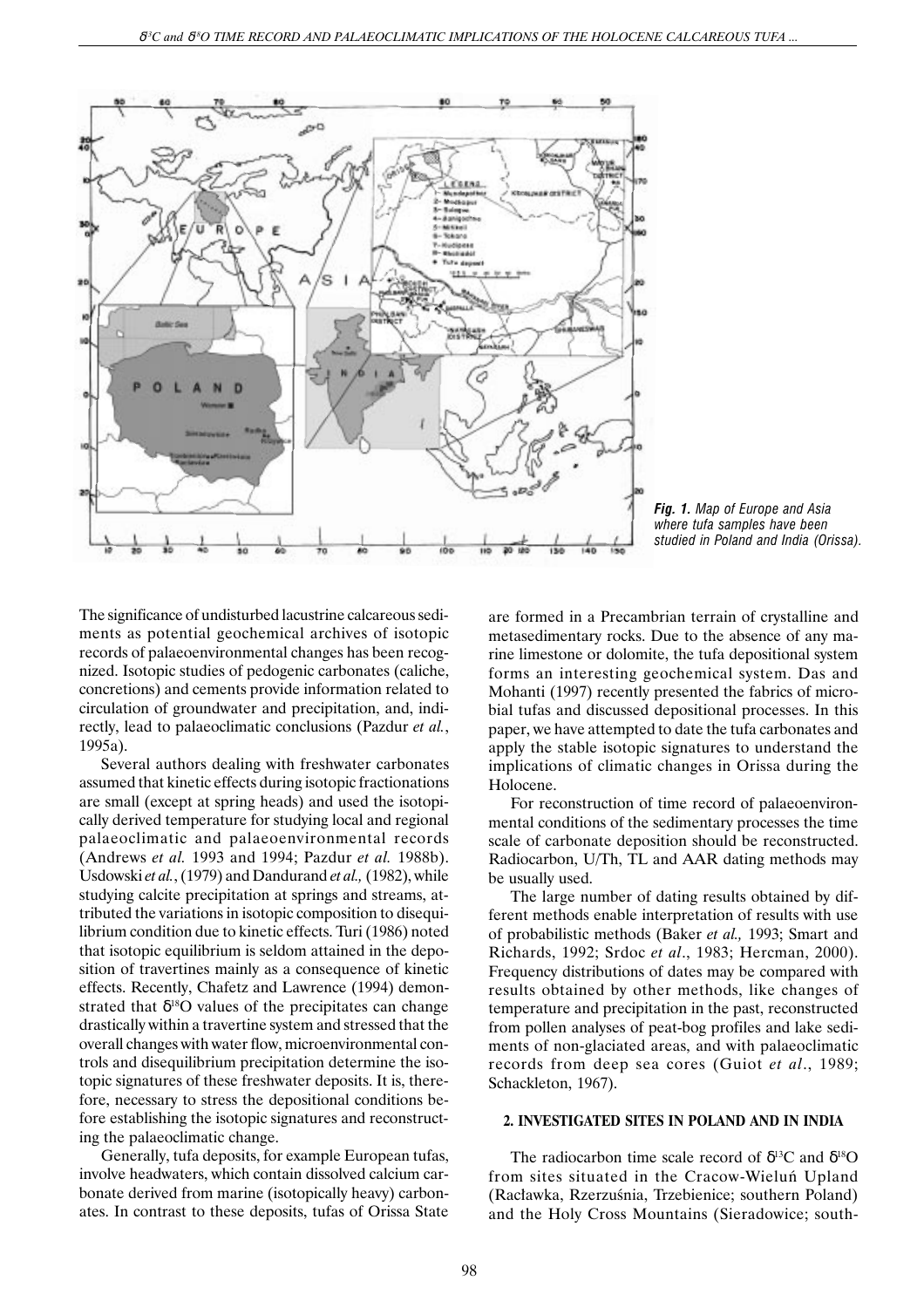eastern Poland) and their palaeoclimatic interpretation was given by Pazdur *et al.* (1988b). In this paper the results are used for comparison of those from Krzywice-1 and Rudka-2 (Lublin Upland, eastern Poland; Dobrowolski *et al.*, 1996) with Mundapathar, Kudipasa and Sulagan (Orissa, eastern India). Dobrowolski *et al.* (1999 and 2002), presenting  $\delta^{13}$ C and  $\delta^{18}$ O record in time related to Holocene stratigraphical division, but without detailed radiocarbon time scale. Das and Mohanti (1997) and Pazdur *et al.* (2002) described results of radiocarbon dating,  $\delta^{13}$ C and  $\delta^{18}$ O measurements, and sedimentological description for sites in India.

#### *Poland*

Sedimentological and isotopic studies were made for profiles from the following geographical regions:

- l Cracow-Wieluñ Upland (southern Poland): 27 samples of calcareous tufa of biogenic origin (autochthonous calcareous muds, stromatolites, oncoids, and moss travertines; Pazdur *et al.,* 1988a) from three sites (Racławka, Rzerzuśnia and Trzebienice). The sites represent different hydrodynamic conditions of tufa sedimentation. They are situated in small valleys entrenched in carbonate rocks of Lower Carboniferous (Racławka), Jurassic and Cretaceous (Trzebienice and Rzerzuśnia).
- l Holy Cross Mountains (south-eastern Poland): 11 samples of fine-grained calcareous muds, rich in organic matter, precipitated in shallow stagnant water basin (Pazdur *et al.,* 1988a). The Sieradowice profile is situated in a small valley cut in Devonian carbonate rocks.
- Lublin Upland (eastern Poland): both sediment profiles, Krzywice-1 and Rudka-2, consist of calcareous muds rich in organic matter precipitated, like tufa from Sieradowice, in low-energy water conditions. They are situated on Upper Cretaceous rocks (Dobrowolski *et al.,* 1999 and 2002).

Radiocarbon chronology of sedimentation was made on the basis of 8 organic and the same number of carbonate 14C dates for Krzywice-1, and 6 organic and 9 carbonate 14C dates for Rudka-2 profiles (Dobrowolski *et al.,* 2002). Sixty three carbonate samples for stable isotope 13C and 18O analyses were taken (37 from Krzywice-1 and 26 from Rudka-2 profile) and radiocarbon time scale for δ13C and δ18O time record was reconstructed (Pazdur *et al.,* 2002). The construction of similar time scale for other profiles from Poland and India was based on dependence between reservoir age and  $\delta^{13}$ C values in tufa samples. The methodology and details of the reconstruction are given by Pazdur (1988) and Pazdur *et al.* (2002).

#### *India (Orissa)*

Detailed description of profiles and classification of tufa samples is given by Pazdur *et al.* (2002). Sedimentological and isotopic studies are based on:

- Mundapathar: 13 tufa samples from one profile, including stromatolic tufa, moss (phytohermal) tufa, phytoclastic tufa, pisoid and sinter. The deposit of about 7 m in thickness is situated at a small waterfall formed on charnockite under high-energy conditions.
- Kudipasa: 8 tufa samples from one profile, including stromatolic tufa, moss tufa, phytoclastic tufa and sinter. The deposit measuring about 6 m in vertical thickness is located on a hill slope. Streams depositing the tufa drain basic lava, tuff and quartzite under moderate hydrodynamic conditions.
- l Sulagan: 7 tufa samples including stromatolic tufa and moss tufa. The deposit is about 6 m in vertical thickness. It is located at a small waterfall formed on charnockite under high-energy conditions.
- $\bullet$  Single tufa samples from various sites (regional samples). Miticoli and Mundapathar represent highenergy conditions, Madhapur and Bhaliadal represent moderate energy conditions, Takara and Banigochha represent low hydrodynamic conditions.



*Fig. 2. Stromatolitic crusts draping over moss-rich pockets on the lower part (close to the hammer). Upper part shows stromatolitic crusts alternating with phytohermal (mossrich) deposits. Central region of the photograph shows speleothemic crusts. Locality: Mundapathar.*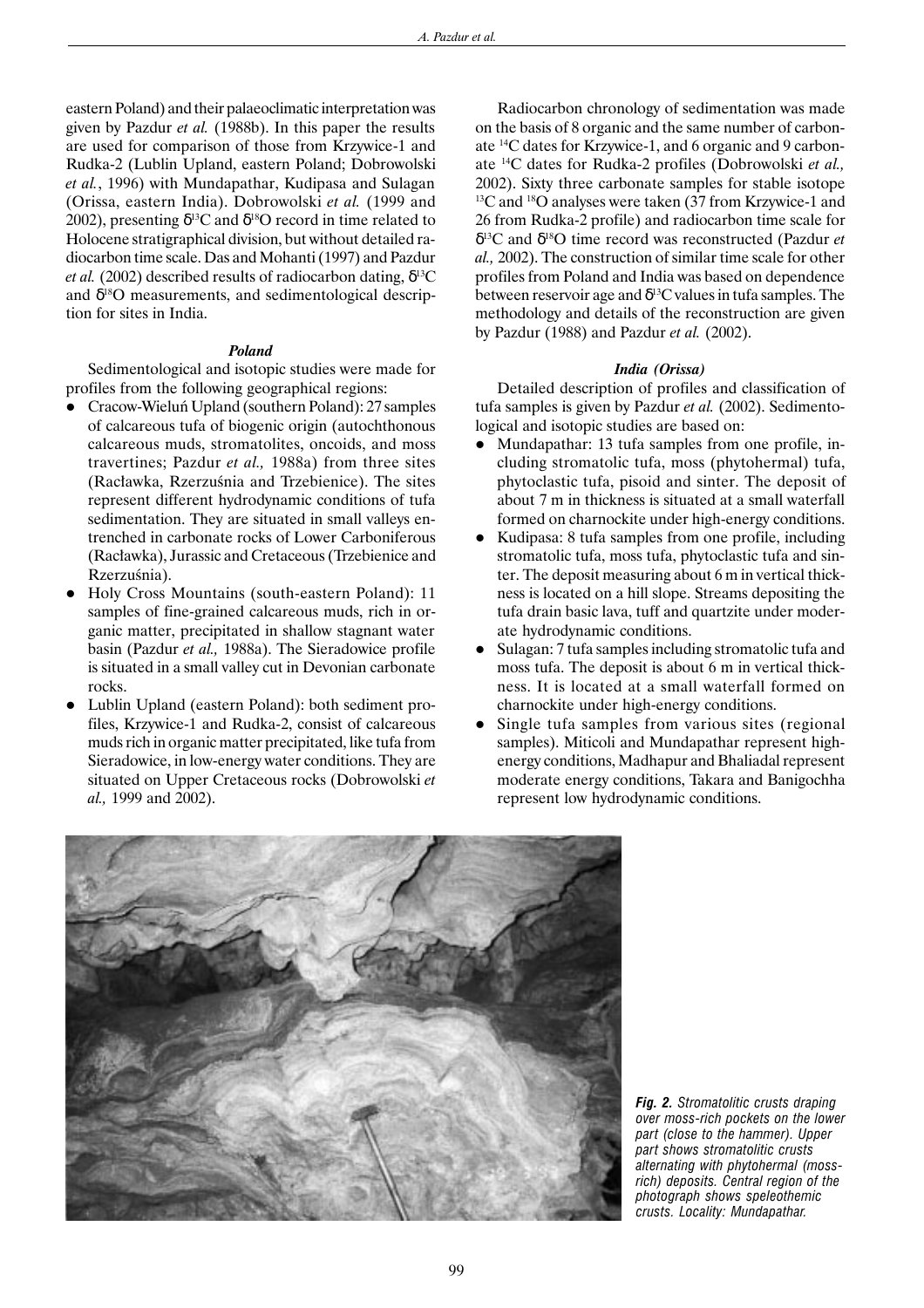





*Fig. 4. Stromatolitic crusts showing alternate dark and light laminae. The darker laminae are thicker at the lower parts and appear convex due to growth over small bushy mosses. Sample from Bhaliadal.*

Radiocarbon time scale of sedimentation of the tufa profiles was made on the basis of 11 carbonate and 2 organic 14C dates for Mundapathar, 6 carbonate and 2 organic 14C dates for Kudipasa, and 4 carbonate and 2 organic 14C dates for Sulagan. Radiocarbon dating of the regional samples was made for the carbonate fractions. Thirty three carbonate samples were taken for stable 13C and 18O analysis from all sites together (Pazdur *et al.*, 2002).

## **3. PRESENT CLIMATIC BACKGROUND**

## *Sites from Poland*

Sedimentation of biogenic calcareous tufa occurs mostly during spring months. In the southern and southeastern Poland, the temperature of spring water at this time is equal to mean annual air temperature; therefore, the mean annual temperature of meteoric water coincides with temperature of tufa sedimentation. Climatic data from the Cracow Upland show that the mean annual temperature varies from 7 to 8°C and mean temperature of springs from 7 to 9°C (after Pazdur *et al.*, 1988b). The temperature of streams fluctuates between 7 and 12°C.

Studied tufas from the Cracow Upland were sampled with a thickness less than 5 cm. It means that each sample covers 10- to 20-yr time interval according to determined sedimentation rate (several mm/yr). This intervals are insignificant when compared to errors of the age determination. Sampling of Krzywice-1 and Rudka-2 sites was made across profiles, with small (ca 30 mg) amounts of carbonate. The results of  $\delta^{18}O$  analysis present mean values in a shorter period of time than in the case of samples from the Cracow Upland profiles, even though the sedimentation rate is about several or more mm per year.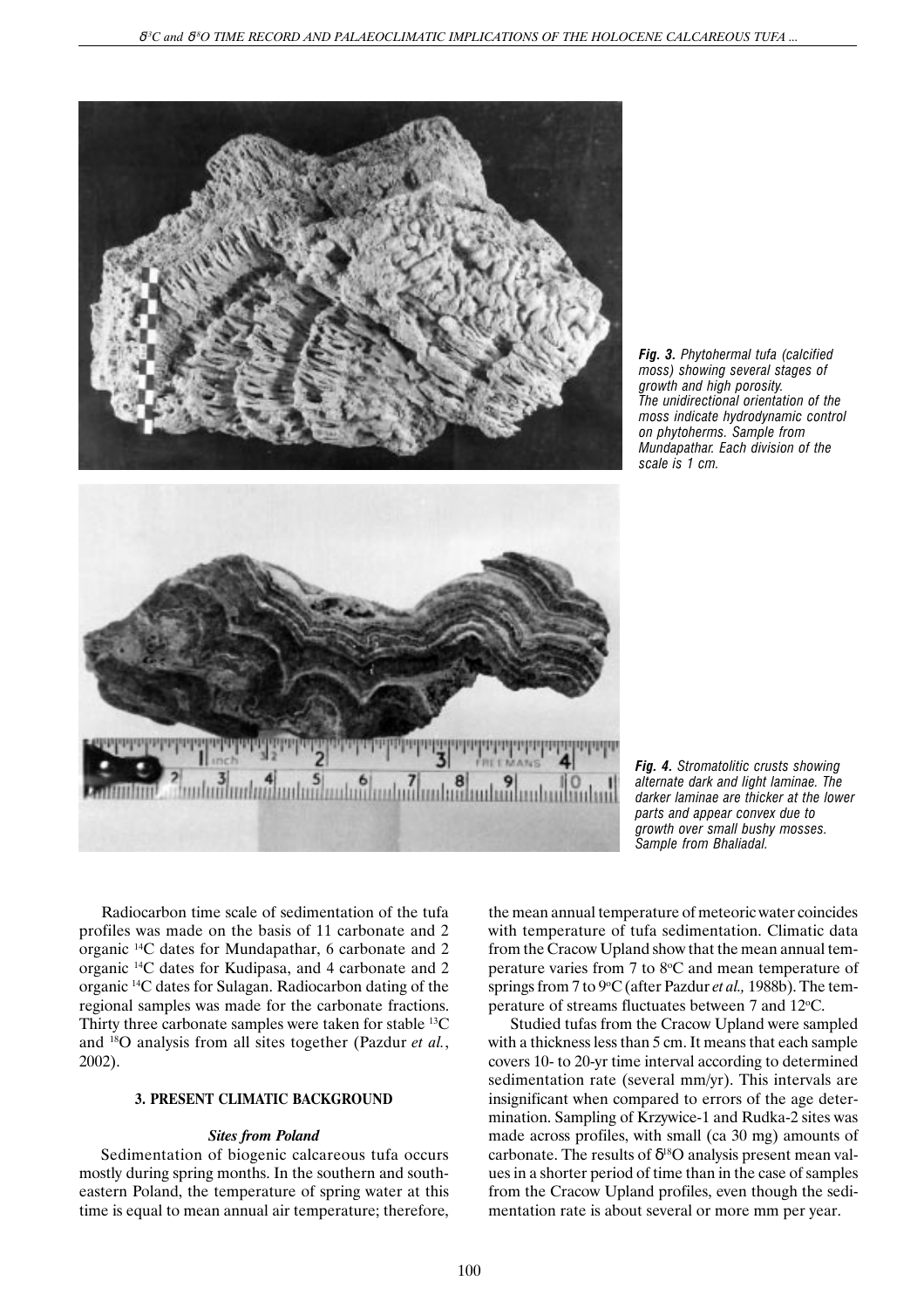#### *Sites from India (Orissa)*

The warm and humid tropical climate of Orissa is characterised by seasonal southwest monsoon rainfall. The annual mean precipitation is *ca* 150-200 mm. Major part of the rainfall is concentrated in the monsoon season (Mid-June to Mid-October, with an average of *ca* 200- 350 mm of rainfall).

The ranges of air temperature change are as follows: in winter 8-12°C minimum and 25-28°C maximum and in summer 25-28°C and 36-42°C, respectively. Water temperatures when tufa precipitates are influenced by general thermal conditions. Water temperatures are as follows: 19-20.5°C in winter (December-January) and 27.5-29°C in summer (April-May).

The deposition of tufas takes place mostly during spring (February-March) and summer (April-May) periods. Presently, summer deposition is negligible – possibly due to the groundwater table fall and limited or missing surface flow. The sparitic and micritic laminae in stromatolitic tufa indicate seasonal deposition (spring-summer and rainy-winter periods). Thickness of laminae couplets suggests a depositional rate of 1 mm to a little more than 1 cm per year.

Stream waters depositing the tufa show a pH value of 8.0 to 8.6. Concentrations of  $Ca^{2+}$ , Mg<sup>2+</sup> and HCO<sub>3</sub> vary within the range of 30-80 mg/l, 9-28 mg/l and 200- 310 mg/l respectively (Das and Mohanti, 2001).

#### **4. TIME RECORD OF** δ**13C**

The enrichment of carbonate in heavy carbon isotope, in comparison to water solution, may be induced by partial disequilibrium between  $HCO_{3}$  in water and atmospheric  $CO_2$  during precipitation. This is attributed to kinetic effects during  $CaCO<sub>3</sub>$  precipitation from highly supersaturated solution in which the rate of carbonate precipitation is faster than equilibrium fractionation with the respect to the stable isotopes (Usdowski *et al.,* 1979; Dandurand *et al.,* 1982; Turi, 1986; Chafetz *et al.,* 1991). In natural environments, the exchange of  $CO_2$  can only lead to equilibrium if sufficient residence time is available, which can be attained in standing water bodies like lakes. The geomorphic setting of our tufa deposits indicates a very low residence time and great water turbulence. This situation favours the idea of partial disequilibrium precipitation.

We believe that dominant part of the carbon has been derived from biogenic sources and may be partly from the atmosphere. The range of  $\delta^{13}$ C values indicates relative enrichment of tufa in heavy isotopes. The enrichment in heavy isotopes may be determined by photosynthesis of plants, which preferentially use lighter carbon  $(^{12}C)$  leaving the remaining  $HCO<sub>3</sub>$  enriched in <sup>13</sup>C (Pentecost and Spiro, 1990; Merz, 1992; Casanova and Hillaire-Marcel, 1993; Guo *et al.,* 1996). But the photosynthetical removal of  $\mathrm{CO}_2$  requires relatively longer residence time. Tufas in the Orissa State originate in discharge basins with low residence time of water. Even though profuse amount of cyanobacteria, diatoms and mosses are involved, the rate of photosynthetic removal of  $\mathrm{CO}_2$  by these plants is small

in comparison to the rate of physical degasation due to turbulence of water. Photosynthesis may be locally significant, depending on the amount of biomass, especially where cyanobacteria or algae and moss thrive together.

The range of δ13C of tufa from Poland sites is *ca* from -10.5 ‰ to -6 ‰ for the last 10,600 years (Pazdur, 1988). The significantly higher values are observed for the Krzywice-1 site, with the longest time record, in the time of 11,800-10,800 BP (**Fig. 5**). The  $\delta^{13}$ C values from the Orissa sites receive *ca* -2.5 to -11.7 ‰ in the whole investigated period between 13,500 BP and the present time. The range of  $\delta^{13}$ C values of tufa from the Polish and Orissa sites is in accordance with a deposition from freshwater and suggest the presence of isotopically lighter organic carbon.

As there is no marine limestone and/or dolomite in the studied area of Orissa, we believe that the carbonates have originated mostly from organic matter.  $Ca^{++}$  ions are derived from weathering of silicates, mostly plagioclase and pyroxene. Kalsotra and Prasad (1979) and Pawar *et al.* (1988) have reported tufa deposits from sandstones and shales and basaltic areas in India. Augustithis (1982) also noted the formation of carbonate nodules from disintegration of olivine basalts in Duncan, south of Addis-Ababa.

Tufas are depleted in heavy isotope 18O in all Polish and Indian sites (see Fig. 7), when compared to  $\delta^{18}$ O values expected for equilibrium sedimentary processes. The low and negative  $δ<sup>18</sup>O$  values suggest a low rate of evaporation.

Individual  $δ<sup>13</sup>C$  values of tufa samples shown in **Fig. 5** as time records reveal short-time fluctuations and increase/decrease trends, different in detail from a profile to profile. The co-variation of oxygen isotope data with the carbon isotope ones (**Fig. 6**) indicate similar trend of changes in disequilibrium condition for all the India samples; correlation coefficient is equal to  $r = 0.73$  (22 pairs of  $\delta^{13}$ C and  $\delta^{18}$ O). For all Polish samples, the dependence between both delta values is positive  $(r = 0.20)$ , if we remove 6 extreme points with  $\delta^{13}C > -4\%$  and  $\delta^{18}O > -6\%$ (Krzywice-1 profile) from period older than 10,000 BP. It means high confidence level and confirm disequilibrium sedimentary conditions and presence of isotopic kinetic fractionation effect. The relations indicate, that organic consumption of  $CO_2$  may be significant because of the presence of chemo- and heterotrophic bacteria (Pazdur *et al.,* 1988b) observed for tufa sites in the southern Poland. Enrichment of tufas in the heavier carbon isotope (13C) during the warmer periods may be connected to some extent with activation of plant consumption.

## **5. TIME RECORD OF** δ**18O AND TUFA SEDIMENTATION TEMPERATURE**

#### δ*18O of tufa in palaeoclimatic studies*

Isotopic investigations of tufa from Poland deals with sites of spring tufa deposition in variable conditions of river water energy (southern Poland; Pazdur *et al.*, 1988a) and semi-limnic conditions (south-eastern Poland; Pazdur *et al.*, 1988a; Dobrowolski *et al.*, 1999). The palaeotem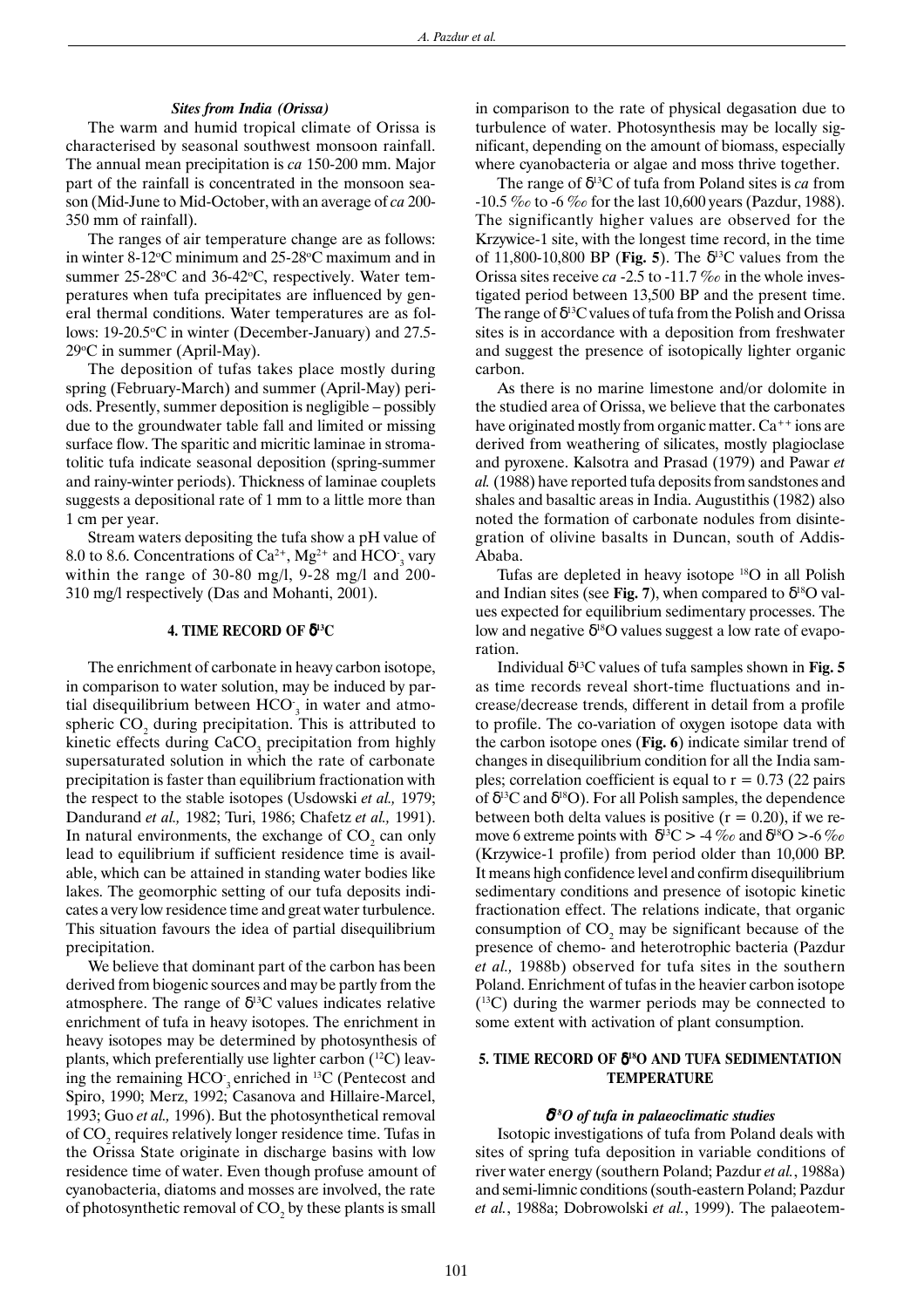perature curve was constructed (Pazdur *et al.*, 1988b) on the basis of the time scale reconstruction using radiocarbon dating and interpretation of stable isotope carbon and oxygen composition in sedimentary processes. The curve describes the annual mean temperature changes for the southern Poland in the period of 2000-9600 BP, *i.e.*, in which sedimentation of tufa took place in Racławka, Rzerzuśnia, Trzebienice and Sieradowice (see Figs 5 and **7**). Thirty eight results of 14C dating and stable isotope analysis were used for palaeoclimatic reconstruction. Dobrowolski *et al.*, (1999) carried out isotopic investigations on two eastern Polish sites, Krzywice-1 and Rudka-2. Radiocarbon time scale of tufa sedimentation was constructed for those sites (Pazdur *et al.*, 2002) and palaeoclimatic interpretation of 61 new results of stable isotope analyses can be done together with the previous results. Time record of  $\delta^{18}O$  measurements in individual and all tufa sites from Poland and India is shown in **Fig. 7**.

The variation in  $\delta^{18}O$  values indicates differences in isotopic composition of tufa depositing waters controlled by water temperature. The temperature of cold spring waters in continental conditions is influenced by rainfall and atmospheric temperature, *i.e.*, climate controls the tufa deposition.

## *Temperature precipitation of tufaceous sediments in Poland and India*

Despite difficulties caused by disequilibrium precipitation of  $\rm CaCO_{\textrm{\tiny{3}}}$ , it may be expected that the isotopic composition of oxygen of Holocene tufa might be useful for the reconstruction of the approximate thermal condition of sedimentation, or strictly speaking, the temperature of water, from which carbonate precipitated. Reconstruction of palaeotemperature changes for a given geographical region may be based on known seasonal dependence of δ18O in meteoric water upon temperature (Van der



*Fig. 5. Time record of* δ*13C in separate tufa sites of Poland and all sites together from India.*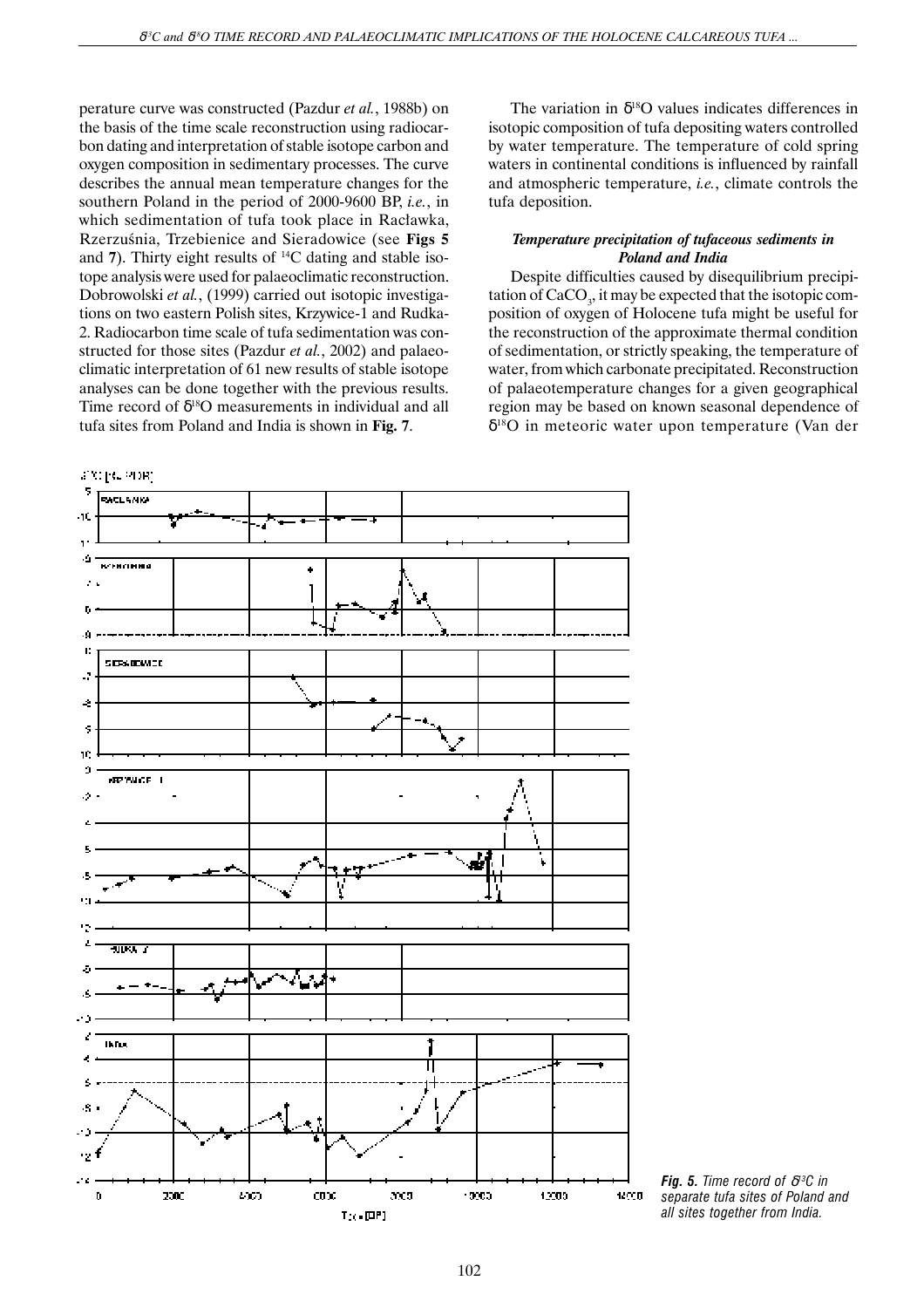Straaten and Mook, 1983). Any attempt to estimate temperatures of sedimentation from measured values of  $\delta^{18}O$ in calcareous tufa requires several simplifying assumptions, which are based on the results of investigation of recent tufas (Pazdur *et al.*, 1988b). One of this is that the temperature gradient of  $\delta^{18}O$  is not changed in the process of deposition, i.e., the temperature gradient of  $\hat{\delta}^{18}O$ in the sediment is the same as in precipitation and stream water, and second – kinetic fractionation effect of oxygen isotopes is independent on sedimentation temperature. To reconstruct temperature record for the Late Glacial and Holocene, the constant values of temperature oxygen gradient and kinetic effect in the whole period must be assumed (Pazdur *et al.*, 1988b). It means that in this whole time period the circulation of air mass was the same (Ró¿añski, 1985). The temperature t of tufa sedimentation may be estimated on the basis of simple equation (Pazdur *et al.*, 1988b):

$$
(\delta^{18}O)_C = \left[\frac{d(\delta^{18}O)}{dt}\right]_W \cdot t + A + \Delta, \qquad (5.1)
$$

where A means extrapolated  $\delta^{18}$ O value of water in 0 °C, equal to -13.0±0.4 ‰ (Pazdur *et al*., 1988b) and ∆ – the value of kinetic fractionation effect for oxygen isotopes in sedimentary processes of carbonates, *i.e.*, the difference between the  $\delta^{18}O$  value in carbonate (vs. PDB) and the same value in water solution, from which the sediment was deposited (vs. SMOW).

The global temperature gradient for coastal region in meteoric water is equal to 0.72 (Van der Straaten and Mook, 1983) and 0.37 ‰ /°C for continental climatic area (Pazdur *et al.*, 1988b). The estimation ∆ (Pazdur *et al.*, 1988b) receive values between -1.7 and -2.5 ‰ for recent tufa from the southern England (Thorpe *et al.*, 1980) and change from  $+0.26$  to  $-0.04$  ‰ for Germany, Central Europe (Usdowski *et al.*, 1979).

To estimate the temperature time record in Poland, the mean 500-year  $\delta^{18}$ O values were used for calculations of t, on the basis of Eq. (5.1); the maximal and minimal values of ∆ like for Germany were applied. Such values of ∆ give correct value of present water spring temperature in the southern Poland  $(ca 8 °C)$  if the measured value





*Fig. 6. Dependence between* δ*13C and* δ*18O for all tufa profiles of India and Poland. Correlation between both delta values is negative for Polish samples and positive for samples from India.*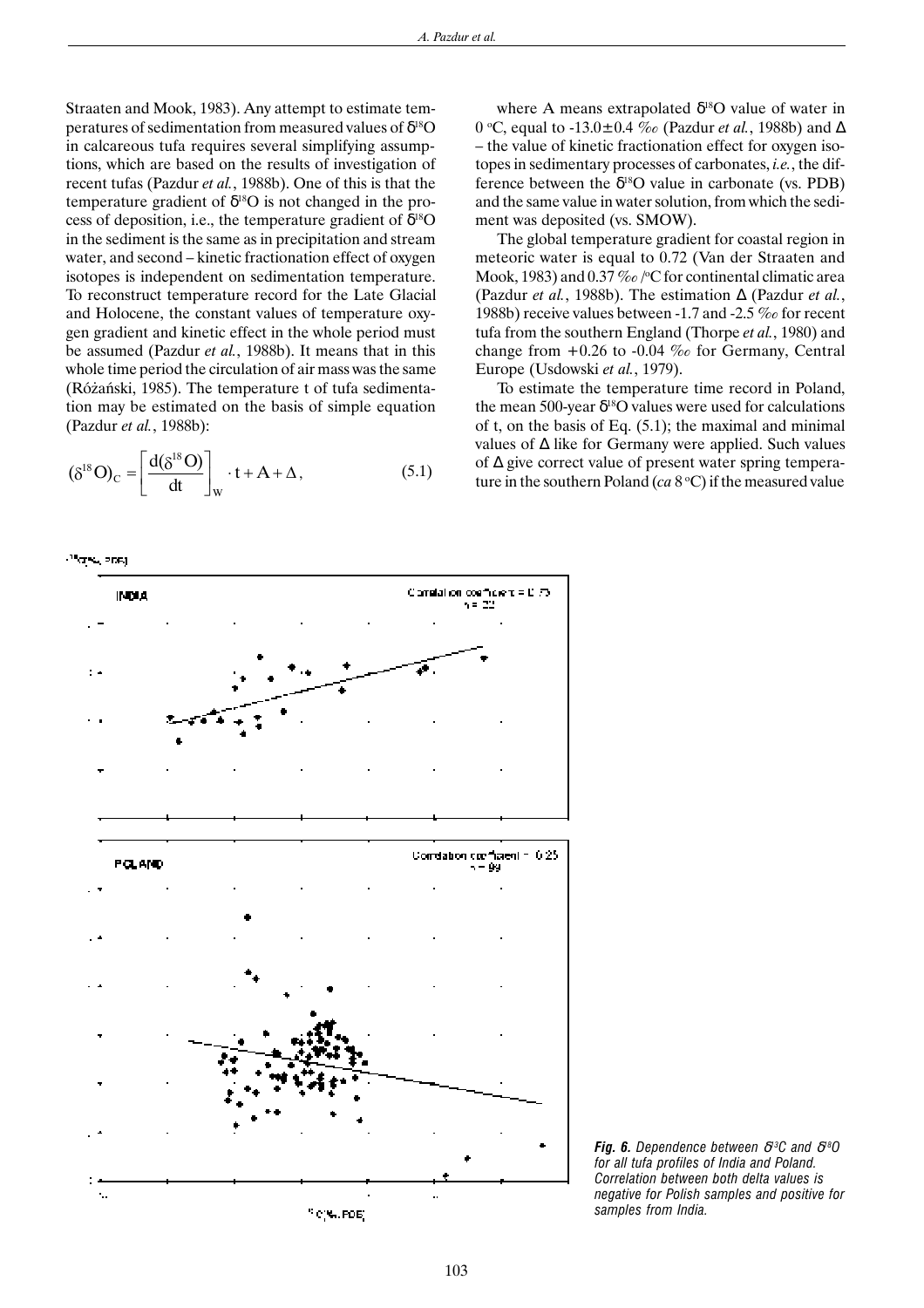of δ18O in contemporaneous spring water (*ca* 10 ‰) is taken into account. It confirms assumed way of temperature reconstruction in the past.

The estimation of temperature time record for India is more problematic, as the dependence between  $\delta^{18}$ O and temperature of precipitation and spring water is unknown. If we assume the gradient temperature of  $\delta^{18}O$  the same as in Poland and ∆ values characteristic for the southern England (-1.7 and -2.5  $\%$ ), the precipitation temperature at present, estimated on the basis of  $\delta^{18}O$  in modern tufa sample, would be *ca* 22 °C. This value is too low in comparison with  $28-29$ °C of water in streams, if deposition of tufa took place in summer time mainly, when biogenic processes are intensive. The other combinations of model parameters (grad  $\delta^{18}$ O and  $\Delta$  values) give lower temperature values in every case.

## $3^{\circ}$ G [‰ PD8]

The reconstructed temperature curves in ca 500-12,000 for Poland and 0-13,400 BP for India are shown in **Fig. 8**. The width of both curves is bordered by temperature values calculated for maximum and minimum ∆ values.

## **6. WARM/DRY AND WET/HUMID PHASES IN THE HOLOCENE OF POLAND AND INDIA**

The time records of  $\delta^{18}O$  and estimated temperature cover 500-12,000 BP for Poland and 0-13,500 BP for Orissa (India). Periods of carbonate sedimentation started in different times in the southern and south-eastern Poland, *i.e.* at 9600 BP in Cracow and at 11,800 BP in the Lublin Upland. This difference is determined by environment of sedimentation, which determined the type of tufas: high-energy water tufas in the Cracow Upland



*Fig. 7. Time record of* δ*18O of* southern (Racławka, Rzerzuśnia, *Trzebienice and Sieradowice), south-eastern Poland (Krzywice-1 and Rudka-2), all sites of Poland together and all India sites. Additionally, curve of mean values of* δ*18O in 500-years intervals is given, which was used for estimation of temperature ranges shown in Fig. 8. The numbers near points on the Figure give the numbers of* δ*18O results in 500-years intervals.*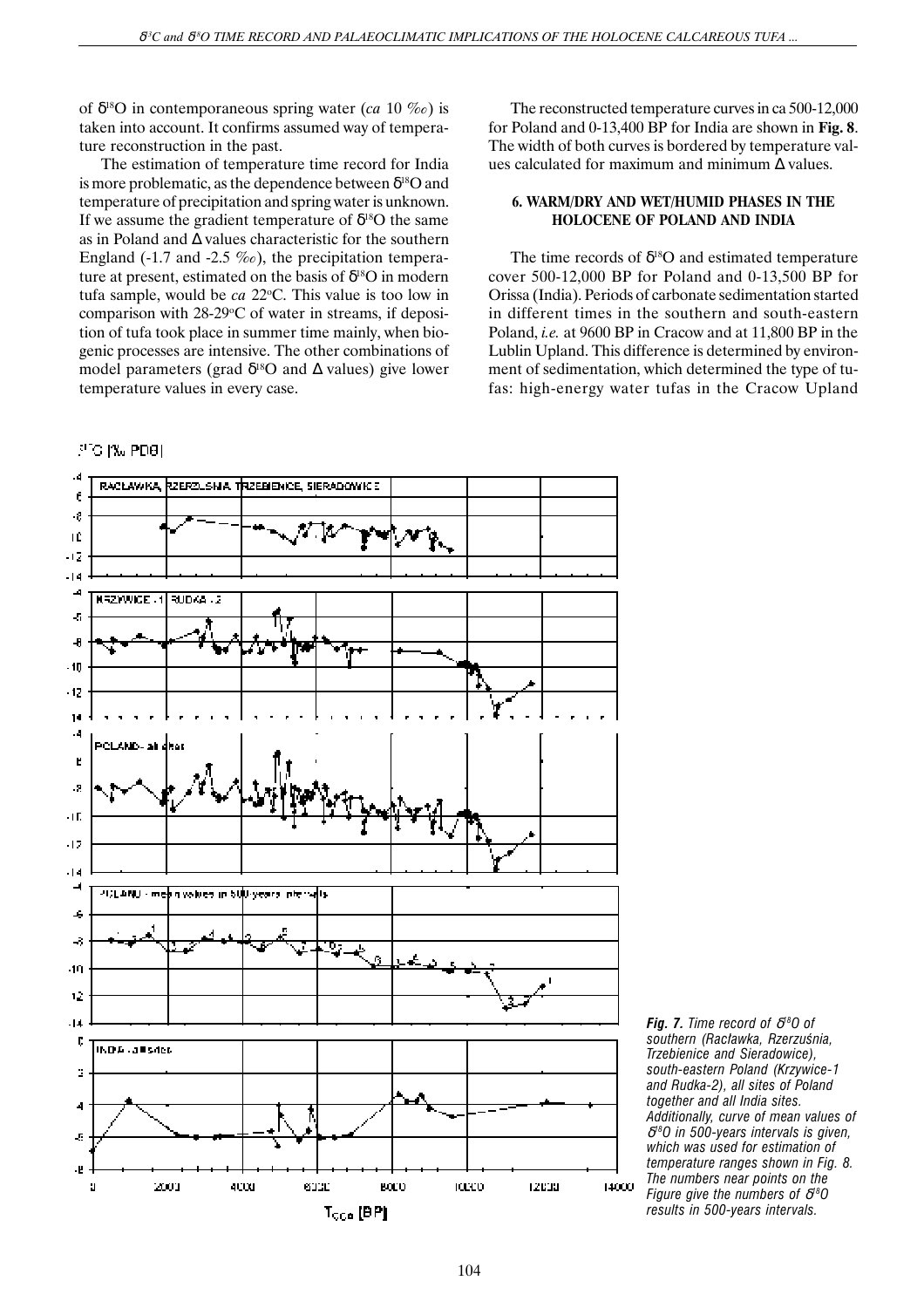(Racławka, Rzerzuśnia and Trzebienice) and low-energy water in the Lublin Upland (Krzywice-1, Rudka-2 and Sieradowice). The longest time records of  $\delta^{18}O$  and  $\delta^{13}O$ are observed for Krzywice-1 (**Figs. 5** and **7**) depending also on possibility of more detailed sampling of semilimnic sediments. The processes of tufa deposition have been still observed both in Poland and in Orissa, although no isotope analysis of Polish sites for the last 500 years has been made.

The changes of oxygen isotope composition as the function of the age can be transformed on temperature time record. The frequency distribution of tufa samples, in division on time ranges, should be connected with intense precipitation and, because of this, with humid climatic phases. Warm and humid phases are especially favourable environmental conditions for tufa deposition.

Both climatic curves for Poland and India (**Figs 7** and **8**) indicate trends of temperature changes. They are opposite – increasing for Poland and decreasing for India in the whole period of 12,000 years. Numerous warmer and cooler fluctuations are visible on curves. The confidence level of fluctuations for Poland is higher owing to a greater number of experimental points (99) than for India (24).

The shape of both temperature curves at their beginning is completely different. The Holocene warming is visible before 10,000 years BP on the Polish curve, immediate decrease of temperature to this time is clear on the Indian curve. The similar directions of changes of  $\delta^{18}O$ (and temperature) for both curves are shown in time periods:

- <sup>l</sup> Lower values, indicating cooler climatic conditions, are observed at *ca* 9600-9400, 8000-7500, 5800-5200, 4500- 4200, and 2500-1800 BP;
- $\bullet$  Higher values, dependant on warmer periods, are visible at *ca* 9200-8200, 6200-4500 (with several relatively high fluctuations on both curves), and 1800-500 BP. After *ca* 1000 BP until present, the temperature decreased to final 23 in India and  $9^{\circ}$ C in Poland.

It may be noticed that frequency of samples in warmer periods are the highest, which means humid climatic conditions. Because of difference in geographical position of India and Poland, we can assume, that indicated warm and cool periods have global character.

## **7. CONCLUSIONS**

 $\delta^{18}$ O time records, based on the radiocarbon time scale, in calcareous tufa provide information on temperature changes during the last *ca* 12,000 years in the south-eastern Poland and 13,500 years in India (Orissa). Reconstructed temperature values are realistic and reflect mean annual temperature of air in Poland and mean annual temperature of water in streams for Orissa. The mean annual water temperature is several degrees lower than the mean annual air temperature. The general trends of temperature changes in both countries are opposite; starting at *ca* 13,500 BP the mean annual temperature is decreasing in Orissa until present. In the range of 12,000- 11,000 BP the temperature decreased, and after this time increased again in Poland. Observed temperature fluctuations, with different amplitudes, have been correlated in time. Some warmer and cooler phases of the same age ranges occurred in Poland and India, indicating their global character.

#### **ACKNOWLEDGEMENTS**

The interpretation and preparation results of isotope analyses to print has been made within the projects BW and BK sponsored by Silesian University of Technology, Poland, during the last 2 years and Scientific Research Committee, Poland, within grant No. 6 P04E 007 17



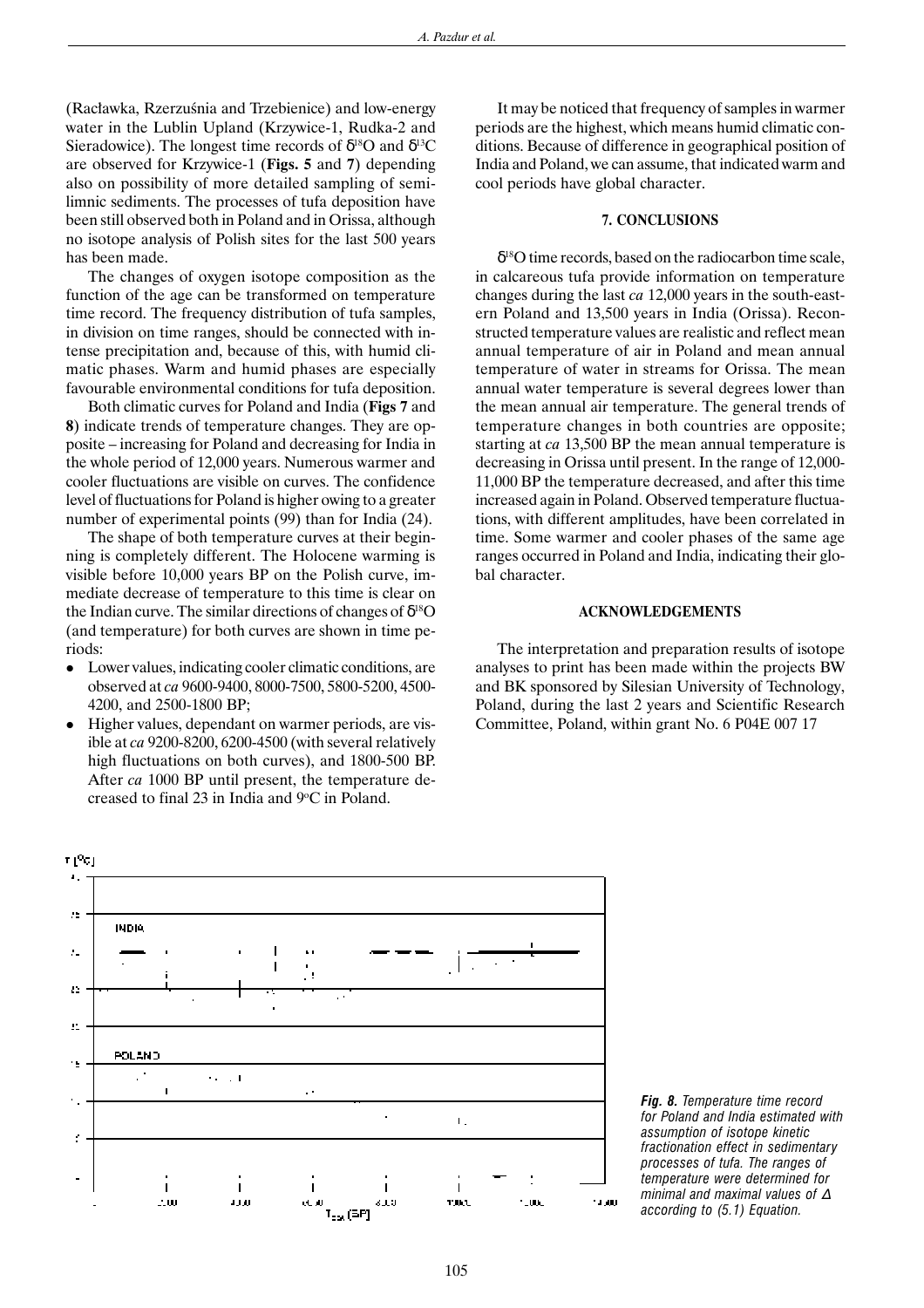## **REFERENCES**

- **Andrews J.E., Pedley H.M. and Dennis P.F., 1994:** Stable isotope record of palaeoclimatic change in a British Holocene tufa. *The Holocene* 4: 349-355.
- **Andrews J.E., Riding R. and Dennis P.F., 1993:** Stable isotopic compositions of Recent freshwater cyanobacterial carbonates from British Isles: local and regional environmental controls. *Sedimentology* 40: 303-314.
- **Augustithis S.S., 1982:** *Atlas of sphaeroidal textures and structures and their genetic significance.* Theophrastus Publ., S.A., Athens: 329.
- **Baker A., Smart P.L. and Ford D.C., 1993:** Northwest European palaeoclimate as indicated by growth frequency variations of secondary calcite deposits. *Palaeogeography, Palaeoclimatology, Palaeoecology* 100: 291-301.
- **Casanova J. and Hillaire-Marcel C., 1993:** Carbon and Oxygen isotopes in African stromatolites: palaeo-hydrological interpretation. *American Geophysical Union, Geophysical Monograph* 78: 123-133.
- **Chafetz H.S. and Lawrence J.R., 1994:** Stable isotopic variability within modern travertine. *Geographie Physique et Quaternaire* 48(3): 257-273.
- **Chafetz H.S., Rush P.F. and Utech, N.M., 1991:** Microenvironmental controls on mineralogy and habit of CaCO<sub>2</sub> precipitates: an example from an active travertine system. *Sedimentology* 38: 107-126.
- **Dandurand J.L., Guirt R., Hoefs J., Menschell G., Schott J. and Usdowski E., 1982:** Kinetically controlled variations of major components and carbon isotopes in calcite precipitating spring*. Chemical Geology* 36: 299-315.
- **Das S. and Mohanti M., 1997:** Holocene Microbial tufas: Orissa State, India. *Carbonates and Evaporites* 12(2): 204-219.
- **Das S. and Mohanti M., 2001:** The geochemistry of a tufa depositing stream of Mayurbanj (Orissa), India: possible controls on calcite and dolomite precipitation. In preparation to print.
- **Dobrowolski R., Durakiewicz T., Pazdur A. and Pazdur M.F., 1996:** Chronostratygrafia i fazy rozwoju źródliskowego torfowiska kopułowego Krzywice kolo Chełma (Wyżyna Lubelska) (Chronostratigraphy and development stages of the spring peat – knoll at Krzywice near Chełm, Lublin Upland, South-eastern Poland). Zeszyty Naukowe Politechniki Śląskiej, Seria *Matematyka- Fizyka, Zeszyt 80, Geochronometria* Nr 17: 19-30.
- **Dobrowolski R., Alexandrowicz S.W., Ba³aga K., Durakiewicz T. and** Pazdur A., 1999: Badania martwic wapiennych w obrębie źrodliskowych torfowisk kopułowych we wschodniej Polsce (Studies of tufa within spring cupola peatbogs in eastern Poland). In: Pazdur A., Bluszcz A., Stankowski W. and Starkel L., eds, Geochronologia górnego czwartorzędu Polski w świetle *datowania radioweglowego i luminescencyjnego (Geochronology of the Upper Quaternary in Poland in the light of radiocarbon and luminescence dating*). WIND-J. Wojewoda, Wrocław: 179-197.
- **Dobrowolski R., Durakiewicz T. and Pazdur A., 2002:** Calcareous tufas in the soligenous mires of Eastern Poland as an indicator of the Holocene climatic changes. *Acta Geologica Polonica*, in print.
- **Goslar T., Hercman H. and Pazdur A., 2000:** Comparison of U-Series and radiocarbon dates of speleothems. *Radiocarbon* 42: 403-414.
- **Guiot J., Pons A., Bealieu J.L. and Reille M., 1989:** A 140,000 year continental climate reconstruction from two European pollen records. *Nature* 338: 309-313.
- **Guo L., Andrews J., Riding R., Dennis P. and Dresser Q., 1996:** Possible microbial effects on stable carbon isotopes in hot-

spring travertines. *Journal of Sedimentary Research* 66(3): 468-473.

- **Hercman H., 2000:** Reconstruction of palaeoclimatic changes in Central Europe between 10 and 200 thousand years B, based on analysis of growth frequency of speleothems. *Studia Quaternaria* 17: 35-70.
- **Kalsotra M.R. and Prasad S., 1979:** Calc-tufa deposit of the Vindhyan scarp and its utilization. Geological Survey of India, *Indian Minerals* 33: 16-21.
- **Merz M.U.E., 1992:** The biology of carbonate precipitation by cyanobacteria. *Facies* 26: 81-102.
- **Pawar N.J., Kale V.S., Atkinson T.C. and Rowe P.J., 1988:** Early Holocene waterfall tufa from semi-arid Maharastra Plateau, India. *Journal of Geological Society of India* 32: 513-515.
- **Pazdur A., 1988:** The relations between carbon isotope composition and apparent age of freshwater tufaceous sediments. *Radiocarbon* 30(1): 7-18.
- **Pazdur A., 2000.** Radiocarbon in freshwater carbonates as tool of Late Quaternary studies. *Geologos* 5: 136-154.
- **Pazdur M. F., Bluszcz A., Pazdur A. and Morawiecka I., 1995a:** Radiocarbon and thermoluminescence studies of the karst pipe systems in southwest England and South Wales. In: Cook G. T., Harkness D. D., Miller B. F. and Scott E. M., eds, *Proceedings of the 15th International 14C Conference. Radiocarbon* 37: 111-117.
- **Pazdur A., Fontugne M. R., Goslar T. and Pazdur M. F., 1995b:** Late Glacial and Holocene water-level changes of the Gosciaż Lake, Central Poland, derived from carbon isotope studies of laminated sediments. *Quaternary Science Reviews* 14: 125-135.
- **Pazdur A., Pazdur M. F., Goslar T., Wicik B. and Arnold M., 1994:** Radiocarbon chronology of Late Glacial and Holocene sedimentation and water-level changes in the area of the Gościąż Lake Basin. *Radiocarbon* 36: 187-202.
- **Pazdur A., Pazdur M. F., Pawlyta J., Górny A. and Olszewski M, 1995:** Palaeoclimatic implications of radiocarbon dating of speleothems from Cracow-Wieluñ Upland, southern Poland. In: Cook G. T., Harkness D. D., Miller B. F. and Scott E. M., eds, Proceedings of the 15<sup>th</sup> International<sup>14</sup>C Conference. Radio*carbon* 37: 103-110.
- **Pazdur A., Pazdur M.F. and Szulc J., 1988a:** Radiocarbon dating of Holocene calcareous tufa from south Poland. *Radiocarbon* 30(2): 133-146.
- **Pazdur A., Pazdur M.F. , Starkel L. and Szulc J., 1988b:** Stable isotopes of the Holocene calcareous tufa in southern Poland as palaeoclimatic indicators. *Quaternary Research* 30: 177-189.
- **Pentecost A. and Spiro B., 1990:** Stable carbon and oxygen isotope composition of calcites associated with modern freshwater cyanobacteria and algae. *Geomicrobiology Journal* 8: 17-26.
- **Ró¿añski K., 1985:** Deuterium and oxygen-18 in European groundwaters links to atmospheric circulation in the past. *Chemical Geology* 52: 349-363.
- **Schackleton N.J., 1967:** Oxygen isotope analyses and Pleistocene temperatures re-assessed. *Nature* 215: 15-17.
- **Smart P.L. and Richards D, 1992:** Age estimates for the Late Quaternary sea-stands. *Quaternary Science Review* 11: 687-696.
- **Srdoc D., Horvatincic N., Obelic, B. and Sliepcevic A., 1983:** Radiocarbon dating of tufa in palaeoclimatic studies. In: Stuiver M. and Kra R.S., eds., *Proceedings of 11<sup>th</sup> International*<sup>14</sup>C Con*ference*: *Radiocarbon* 25(2): 421-427.
- **Thorpe P.M., Otlet R. L. and Sweeting M.M., 1980:** Hydrological implications from 14C profiling of UK tufa. In: Stuiver M. and Kra R. S., eds., *Proceedings of 10<sup>th</sup> International*<sup>14</sup>C Conference. *Radiocarbon* 22(3): 897-908.
- **Turi, B., 1986:** Stable isotope geochemistry in travertines. In: Fritz P. and Frontes J. C., eds., *Handbook of Environmental Isotope Geochemistry* 2. Elsevier, Amsterdam: 207-235.